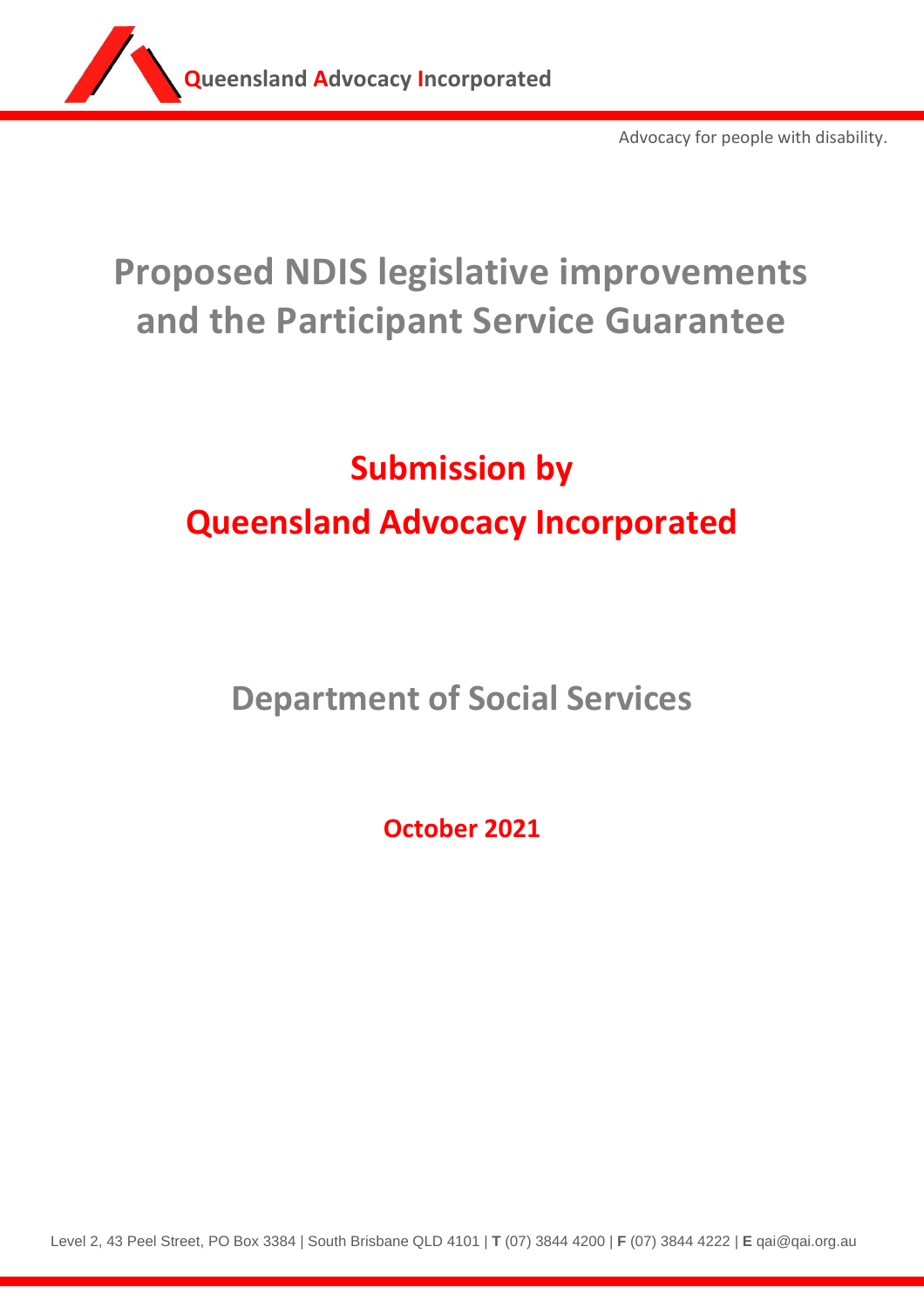## **About Queensland Advocacy Incorporated**

Queensland Advocacy Incorporated (**QAI**) is an independent, community-based advocacy organisation and community legal service that provides individual and systems advocacy for people with disability. Our mission is to advocate for the protection and advancement of the fundamental needs, rights and lives of the most vulnerable people with disability in Queensland. The majority of QAI's Management Committee are persons with disability, whose wisdom and lived experience of disability is our foundation and guide.

QAI has been engaged in systems advocacy for over thirty years, advocating for change through campaigns directed at attitudinal, law and policy reform. QAI has also supported the development of a range of advocacy initiatives in this state. For over a decade, QAI has provided highly in-demand individual advocacy services. These services are currently provided through our three advocacy practices: the Human Rights Advocacy Practice (which provides legal advocacy in the areas of guardianship and administration, disability discrimination and human rights law, non-legal advocacy support with the Disability Royal Commission, the justice interface and education, and social work services); the Mental Health Advocacy Practice (which supports people receiving involuntary treatment for mental illness); and the NDIS Advocacy Practice (which provides support for people challenging decisions of the National Disability Insurance Agency and decision support to access the NDIS).

Our individual advocacy experience informs our understanding and prioritisation of systemic advocacy issues.

## **QAI's recommendations**

- 1. The Commonwealth Ombudsman's report to the Minister should include the number and type of investigations conducted and the systemic issues identified. It must also be made publicly available and published on their website.
- 2. The Participant Service Guarantee is implemented alongside an injection of additional resources to the Agency to ensure it is adequately positioned to meets its objectives. Without this, the feasibility of improved performance will remain elusive.
- 3. The Participant Service Guarantee is amended to require the Agency to provide draft plans to *all* participants and reasons for their decisions for *all* reviewable decisions at the time the decision is made, not just upon request.
- 4. The Participant Service Guarantee is amended to ensure the quality of reasons provided meets a minimum standard. For example, providing an explanation as to why the person did not meet certain criteria, including suggestions for information that may assist in changing the decision, ensuring all correspondence is in writing and not just hearsay and referencing the evidence upon which the delegate has based their decision.
- 5. Regarding giving effect to AAT decisions, amend section 11 of the Participant Service Guarantee Rules so that subsection (3) applies to decisions referred to in subsection (1) as well as subsection (2).
- 6. QAI supports the introduction of plan variation powers, but only in the circumstances articulated by the Tune Review. Plan variations should only occur with the participant's consent. More clarity is required as to how plan variations will occur in practice. Principles of procedural fairness must be clearly articulated to people with disability and made available in accessible formats, both for variations under the new s47A and the existing s48.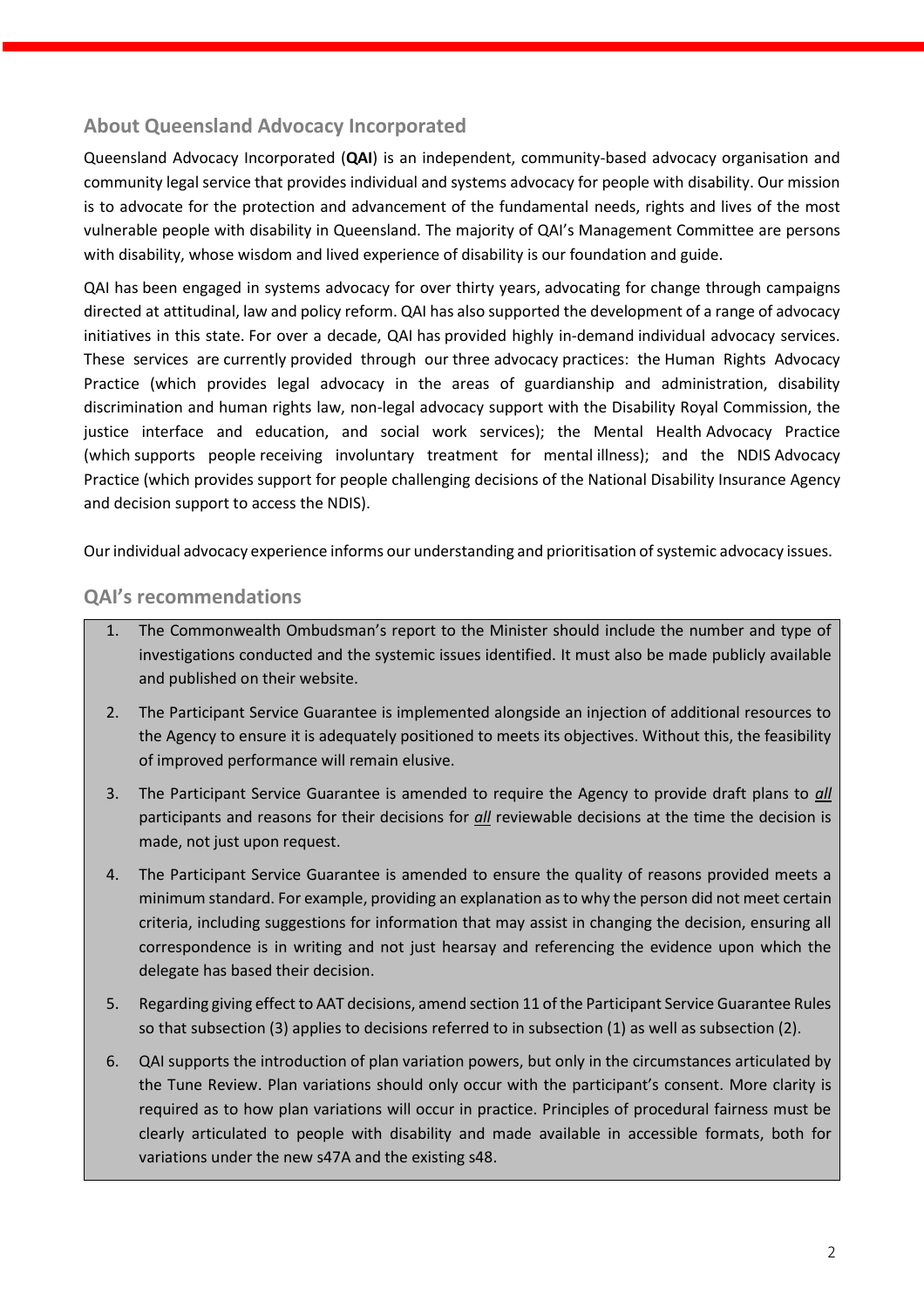- 7. Clarify remaining jurisdictional issues of the AAT, such as whether section 48 plan reassessments can occur whilst a matter is before the AAT and if so, whether the AAT has jurisdiction specifically over section 48 reassessments. Clarify the matters raised in the case of QDKH. The Tribunal should be able to consider all matters associated with a participant's supports.
- 8. Provide further detail as to how the proposed market intervention powers will be exercised and in what circumstances. Market intervention powers must be exercised with caution as they encroach upon the choice and control of participants, frequently heralded as one of the fundamental principles of the scheme.
- 9. Further consider the implications of section 8 of the Plan Management Rules which permit a statement of participant supports to specify that a support must *not* be provided to the participant by a particular person. This does not directly address issues regarding unsatisfactory service providers and erodes participant choice and control in the process.
- 10. Legislate the exceptional circumstances listed in the operational guidelines that outline when participants can engage family members to provide support. This will bring much needed clarity and make these decisions reviewable.
- 11. Provide further clarity regarding the terminology that relates to the eligibility of participants with psychosocial disability.
- 12. Provide a definition of 'lived experience' in relation to the eligibility criterion to become an NDIA Board member.
- 13. Clarify that the introduction of an additional payment method for self-managing participants is optional only and not mandatory.
- 14. Consider the implications of requiring NDIS service providers to maintain records of service provision for 5 years when some unregistered service providers may be unaware of a participant's status as an NDIS participant.
- 15. Provide a version of the legislation in plain English.

## **Introduction**

QAI supports the underlying intention behind many of the proposed reforms contained in the *National Disability Insurance Scheme Amendment (Participant Service Guarantee and Other Measures) Bill 2021* (the Bill) and associated Rules. The move towards improving participant outcomes, reducing 'red tape' and increasing the flexibility of a notoriously rigid and bureaucratic scheme is extremely welcome. Further, QAI acknowledges that the proposed reforms do not include mandatory independent assessments following the extensive advocacy efforts of the disability sector. However, the Minister's commitment to co-designing scheme reform alongside people with disability is undermined by the very short consultation period. Whilst the proposed changes do not fundamentally alter the nature of the scheme, the volume of changes and associated explanatory material makes four-weeks in which to provide considered, balanced and informed feedback, woefully inadequate. Further, one of the primary objects of the *National Disability Insurance Scheme Act 2013* (Cth) is to give effect to Australia's obligations underthe Convention on the Rights of Person's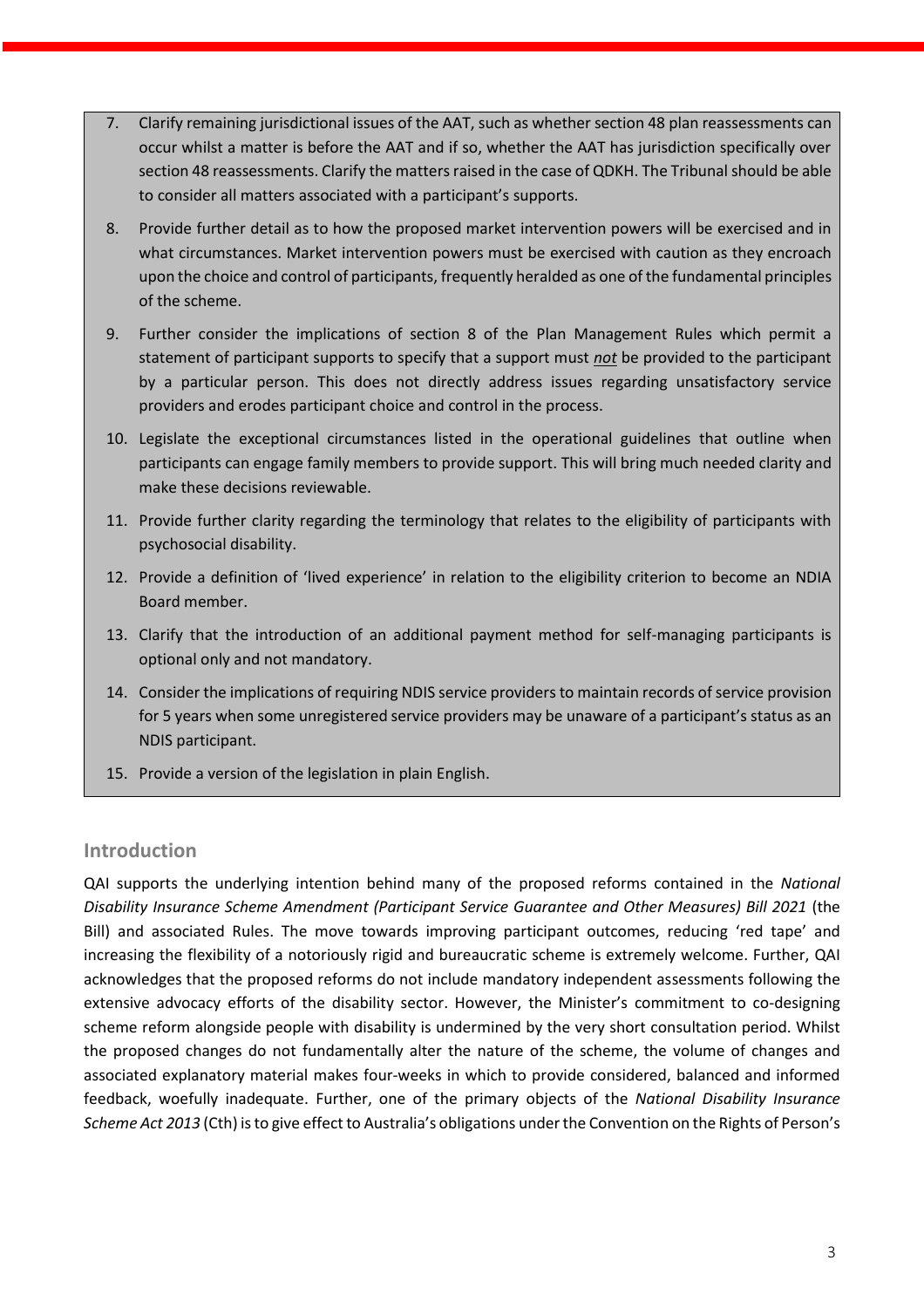with Disability (CRPD).<sup>1</sup> Denying people with disability and their supporters sufficient opportunity to understand and obtain support where necessary to respond to the proposed reforms breaches Article 4(3) of the CRPD which requires States Parties to 'actively involve persons with disabilities' when developing policies that implement the Convention.<sup>2</sup>

QAI's submission will focus on the following amendments: the Participant Service Guarantee, plan variation and reassessment powers, changes to the Plan Management Rules and amendments to the eligibility criteria for people with psychosocial disability. It will then conclude with brief comments on some of the other proposed changes. Overall, QAI considers that many of the changes are positive. However, the drafting could be improved to ensure consistency in practice and certain changes represent a missed opportunity to realise the transparency and accountability that supposedly underpin the Participant Service Guarantee. Increasing the discretionary powers of the National Disability Insurance Agency (the Agency), whilst facilitating greater flexibility on the one hand, begins to erode the choice and control of participants on the other. This must remain at the heart of the scheme if the NDIS is to remain true to its original purpose; to support the independence of people with disability and ensure their full inclusion within society.

## **Participant Service Guarantee**

Whilst QAI supports legislating the Participant Service Guarantee and the proposed timeframes and engagement principles contained within the rules, we remain concerned that the NDIA is not sufficiently resourced to meet the requirements in the guarantee and the complaint process for participants is time consuming and difficult to navigate. The Commonwealth Ombudsman's report should also be publicly available.

## *Commonwealth Ombudsman*

The Commonwealth Ombudsman's role in monitoring the Agency's compliance with the Participant Service Guarantee is appropriate and the opportunity for the Commonwealth Ombudsman to initiate its own motion investigations where systemic issues are identified, is a welcome safeguard. However, QAI recommends that the Commonwealth Ombudsman's report to the Minister must:

- include the number and type of investigations conducted by the Commonwealth Ombudsman during the financial year, and
- detail any systemic issues identified.

Section 204A of the draft Bill should also:

- provide that the report is to be published on the website (in the same way the Ombudsman's Act requires the report on the health funds to be published in s20D) at the same time as it is given to the Minister, and
- place a positive obligation on the Agency to promptly provide documents required by the Ombudsman in the preparation of their report.

<sup>1</sup> *National Disability Insurance Scheme Act 2013* (Cth) section 3(1)a

<sup>2</sup> Convention on the Rights of Persons with Disabilities, Article 4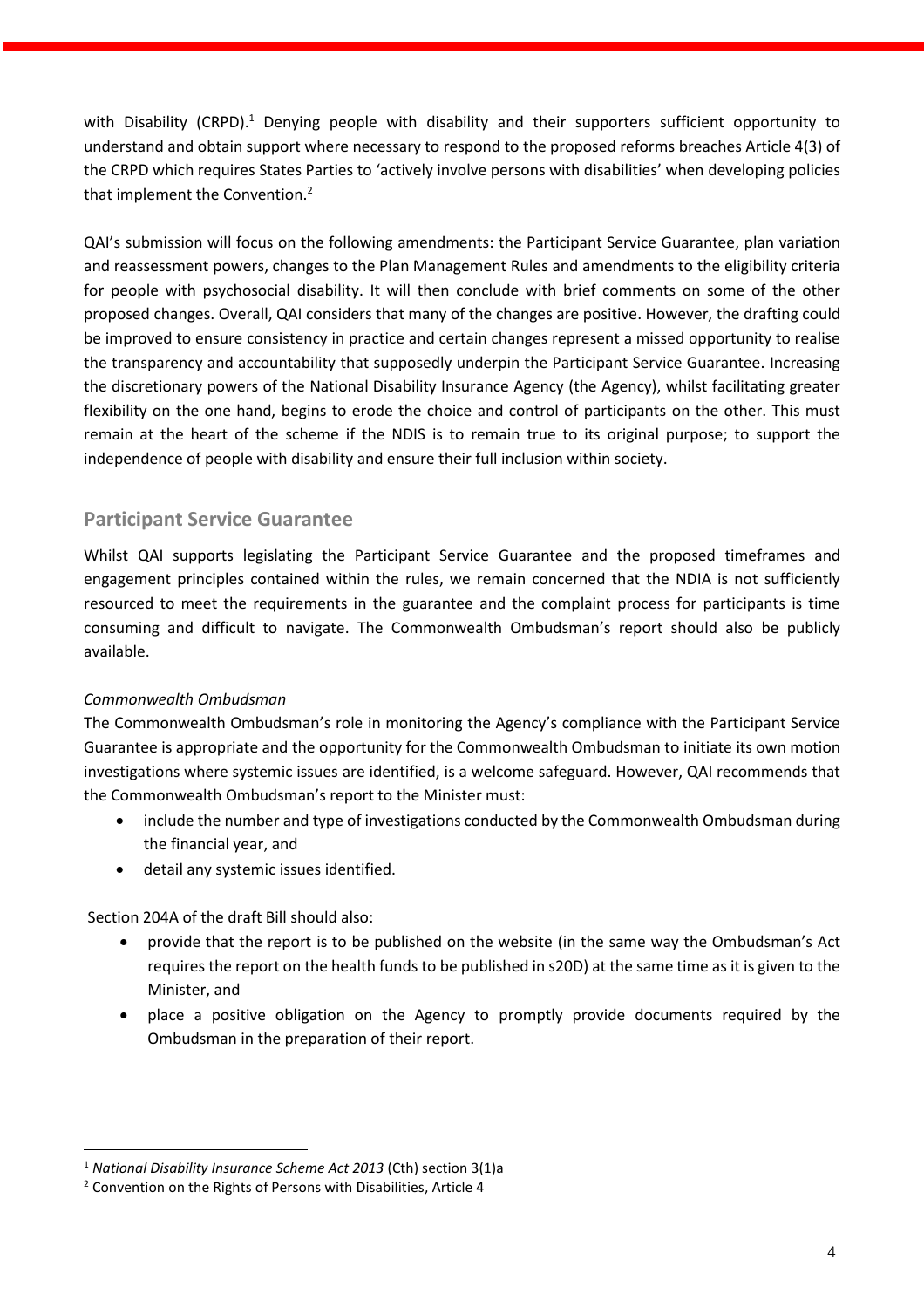#### *Practical implications of legislated timeframes*

Legislated timeframes for decision-making and specified service standards for the Agency's engagement with participants are only meaningful when they are realistic, achievable, and effectively enforced. Through our NDIS Appeals and Decision-Support Programs, QAI has become acutely aware of significant resourcing issues at the Agency. Current timeframes, such as 21 days for an access decision or 28 days in which to action decisions of the Administrative Appeals Tribunal (AAT) are routinely not met. The progress of internal and external reviews is frequently frustrated by the seemingly limited number of decision-makers at the Agency.

QAI is currently supporting a participant with an internal review that was lodged on 26<sup>th</sup> June 2021. No response has been received as of  $6<sup>th</sup>$  October 2021 despite several follow up attempts. On one occasion, the advocate spent over an hour on the phone to the Agency and after being transferred three times, the call was cancelled after 'hello'.

Legal representatives of the Agency, whilst generally responsive, are powerless to act without instructions from a delegate. Sometimes, the issue is as simple as changing the language in a draft letter to an expert, but this can take up to two weeks to obtain. The timeframes stipulated in the Participant Service Guarantee are therefore meaningless if the Agency fails to adhere to them. Maintaining a positive reputation seems an unlikely source of motivation to comply with the Participant Service Guarantee given the actions of the Agency in more recent times.

Whilst the avenue for complaint to the Commonwealth Ombudsman is available to aggrieved participants, this places the burden of upholding the Participant Service Guarantee onto the shoulders of people with disability and fails to provide the timely decision-making and certainty that the Participant Service Guarantee is meant to facilitate. Further, many people with disability require assistance to navigate complaints processes, yet do not have informal support or access to advocacy to assist them through what is typically a cumbersome process. The aims of the Participant Service Guarantee will therefore only be realised if it is accompanied by an injection of additional resources that will ensure the Agency is adequately positioned to meet its objectives. Without this, the feasibility of improved performance will remain elusive.

QAI specifically recommends an increase in the number of delegates who are able to provide instructions in review proceedings, providing they attend all relevant case conferences and conciliations in a matter so that timely instructions can be provided.

## *Draft plans and reasons for decisions*

QAI welcomes the inclusion of the right to request a draft plan and request reasons for a decision in the new Participant Service Guarantee Rules. It is hoped that this mechanism will go some way to address situations where the Agency mischaracterises a section 100 request for an internal review as a 'change of circumstances' request in the absence of any transparent information as to why a certain decision was made, therefore rendering an entire plan vulnerable to review (and consequently reduction) and keeping participants in a loop that prevents them from pursuing an external review at the AAT.

However, QAI strongly contends that this should be strengthened and amended to state that the Agency will provide a draft plan to *all* participants and reasons for *all* reviewable decisions at the time the decision is made, not just upon request. To refrain from doing so misses a key opportunity to bring about the cultural change within the Agency that is required if the engagement principles of the Participant Service Guarantee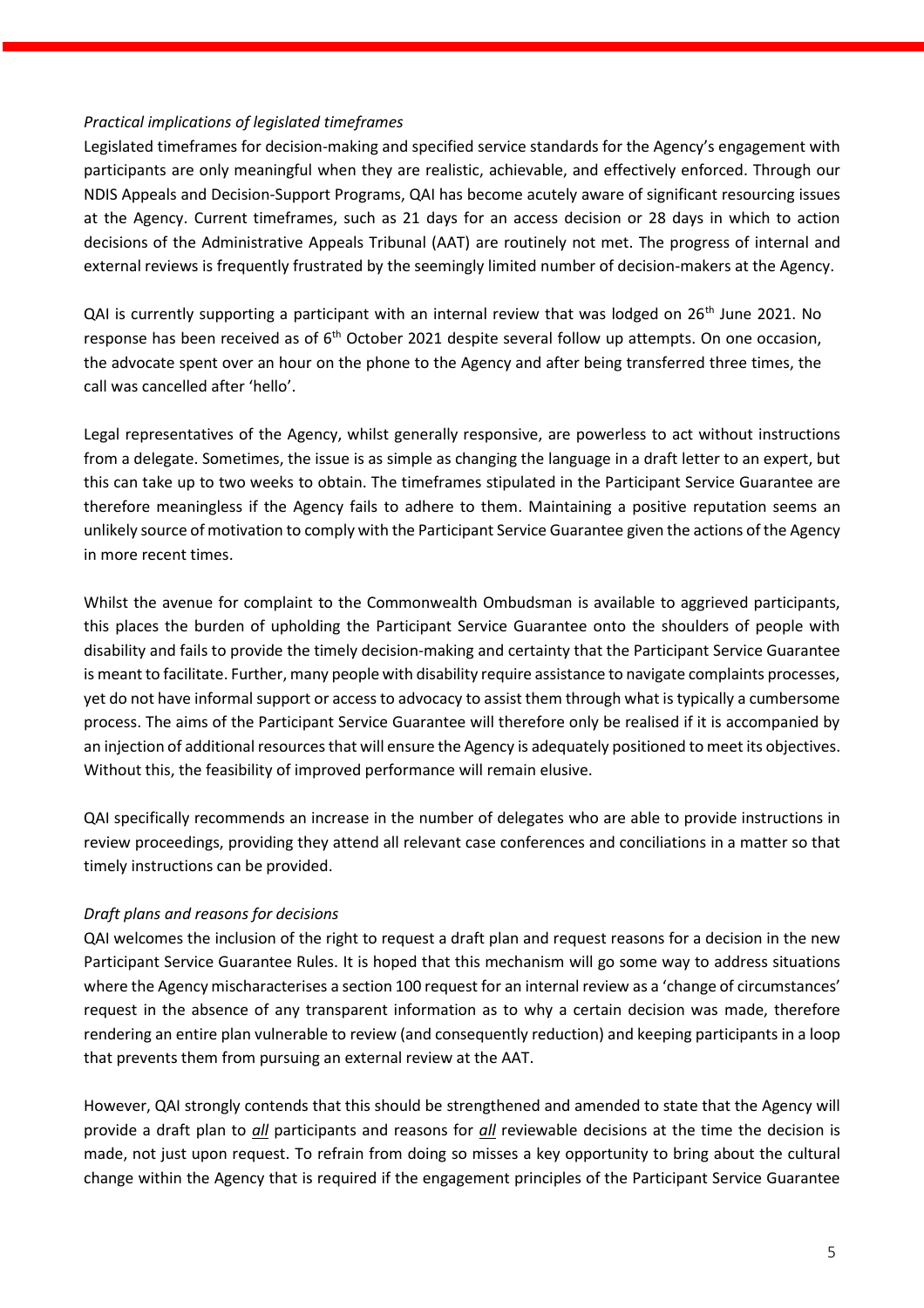are to be realised in day-to-day practice. That is, that the Agency will '*keep participants and prospective participants informed about the progress of decision-making processes under the Act that affect them',* as promised under the transparency service standard in the Participant Service Guarantee.

In relation to draft plans, the Tune Review stated that *'the provision of a whole draft plan is an important mechanism to ensure decision-making processes are transparent and for keeping the participant at the centre*  of the planning process.<sup>, 3</sup>There is no plausible reason as to why a draft plan should not be provided to all participants, and indeed was included as a measure in previous reforms proposed earlier in the year. The complexity of the scheme and reality of people's lives are such that not all participants will be aware of their right to request a draft plan, let alone feel sufficiently empowered to action it given the inescapable power imbalance that exists between participants and the Agency.

The provision of a draft plan will help to reduce confusion, improve communication, and increase transparency of decision-making, particularly given that many participants complete a planning meeting with a Local Area Coordinator as opposed to a delegate of the Agency, increasing the number of people involved and therefore opportunities for miscommunication. It may also result in a reduction to the number of internal reviews initiated by participants who receive plans that are markedly different to what was discussed at the planning meeting. It would provide an important opportunity for the participant to provide additional, outstanding information so that they can receive the supports that they need. It would also help to reserve scarce advocacy resources for more complex situations as opposed to scenarios that have manifested because of poor communication.

Regarding reasons for decisions, if the Agency is mandated to provide reasons for all reviewable decisions, not just upon the request of a participant, this would similarly prevent unnecessary misunderstandings and would remove needless barriers to people with disability accessing essential disability support services. Decisionmaking regarding the allocation of government resources requires adequate documentation to ensure government departments remain accountable to Parliament. Agency staff are therefore likely to already be documenting their decisions anyway. For some decisions, they also already provide reasons, such as in Internal Review Outcome Decision Letters. Extending this practice to all reviewable decisions would therefore not constitute a significant change in practice yet has the potential to markedly improve the transparency of the Agency's actions and avoid participants unnecessarily fighting to obtain information just to understand their plan. It is also in line with the actual recommendations of the Tune Review which said providing participants with an explanation of a decision should be a '*routine operational process for the NDIA*.' 4

QAI has witnessed participants receiving new plans which include a substantial decrease to the amount of funding allocated in their previous plan, with no reasons or explanation provided for the reduction in support. The changes can have immediate and significant implications for people with disability and their families, such as having to cease vital therapy programs and reducing support worker hours, often at the cost of trusted relationships with workers that have been built over time. If the Agency provided reasons for their reviewable decisions as a matter of practice, this would have numerous benefits, including educating participants about what is and what is not reasonable and necessary under the scheme, improving the quality and accuracy of information provided at the internal review stage and reducing the number of appeals that reach the AAT.

<sup>3</sup> David Tune AO PSM, *Review of the National Disability Insurance Scheme Act 2013*, December 2019, page 11

<sup>4</sup> Ibid, at 3.59 on page 52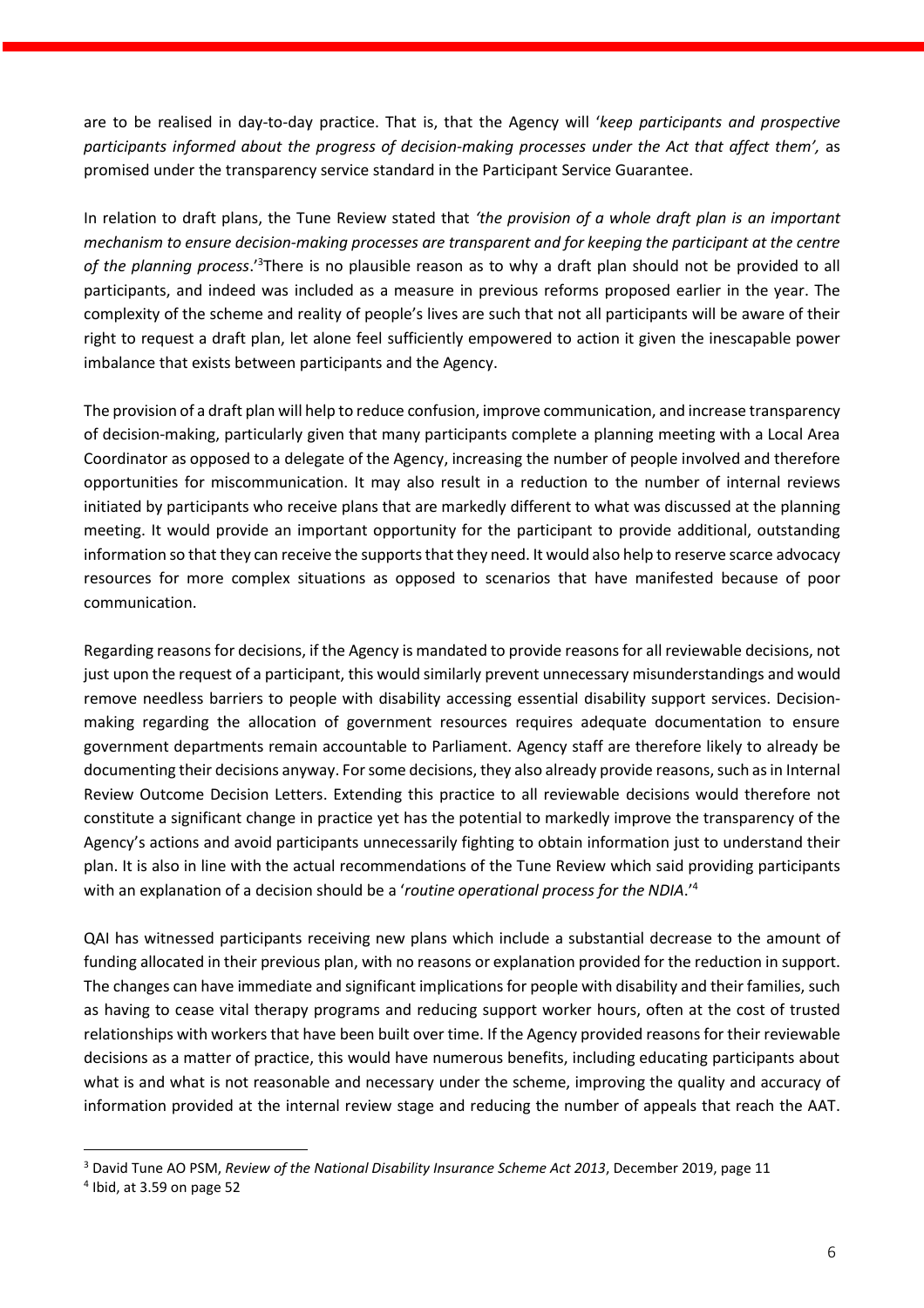The numbers of appeals to the AAT have increased significantly in recent months and are extremely costly and stressful for all involved.

The quality of information provided by the Agency is relation to their decisions can at times, be very poor, and therefore should also be addressed within the Participant Service Guarantee. Quoting sections of the legislation verbatim and in isolation of personalised information is not helpful nor adequate. A prospective participant deemed not to have met access receives a template letter which has no personalised information as to why they did not meet access and often includes mistakes. Internal Review Outcome Decision Letters can also be unclear and fail to provide adequate information as to why certain supports have been refused for a particular individual. A client of QAI recently received the following correspondence from the Agency:

*"Evidence provided (item 4) confirms that you require support with domestic, self-care, daily and social activities to improve your health that is a result of your immobility (wheelchair bound), chronic pain and obesity. This is not related to your disability. Hence providing additional funding does not meet this rule. Because Rule 5.1 prevents the NDIS from funding this support, I have not considered whether this support meets the reasonable and necessary criteria in Section 34 of the NDIS Act."*

For a client who is wheelchair bound with significant and complex impairments, this paragraph is difficult to understand. In this case, the client was left without any formal supports and was unable to carry out fundamental self-care tasks for a period of several months; a matter which is ongoing.

Reasons given for decisions should therefore provide meaningful information that meets a certain standard, such as providing an explanation as to why the person did not meet a certain criterion, suggestions for information that may assist in changing the decision and ensuring all correspondence is in writing and not just hearsay. The participant must at the very least, be told that the delegate has had regard to all available evidence. As per section 25D of the *Acts Interpretation Act 1901*, 'where an Act requires a tribunal, body or person making a decision to give written reasons for the decision…the instrument giving the reasons shall also set out the findings on material questions of fact and refer to the evidence or other material on which those findings were based.<sup>'5</sup> This could help reduce the number of external reviews that are pursued and the associated substantial amount of funding that is allocated to the Agency's legal representation costs at the AAT. Placing the responsibility to request reasons for decisions onto participants and, in the event of inadequate reasons, assuming the participant will exercise their right to review, presupposes participants are able and willing to engage in review processes and does little to redress the power imbalance inherent in these situations.

Finally, regarding the amendments that relate to the CEO giving effect to certain AAT decisions as contained within section 11 of the Participant Service Guarantee Rules, QAI suggests that the caveat included in section 11(3), that is, that '…*the 28-day period in subsection (2) for the CEO to take measures to reconsider the matter is subject to any directions or recommendations of the Tribunal given when the Tribunal remits the matter'*  should also apply to decisions referred to under subsection (1). In other words, AAT decisions that vary or are in substitution for an internal review decision must be given effect to by the CEO within 28 days after the day the CEO is notified, *subject to any directions or recommendations of the Tribunal which may*, for example,

<sup>5</sup> *Acts Interpretation Act 1901* (Cth), section 25D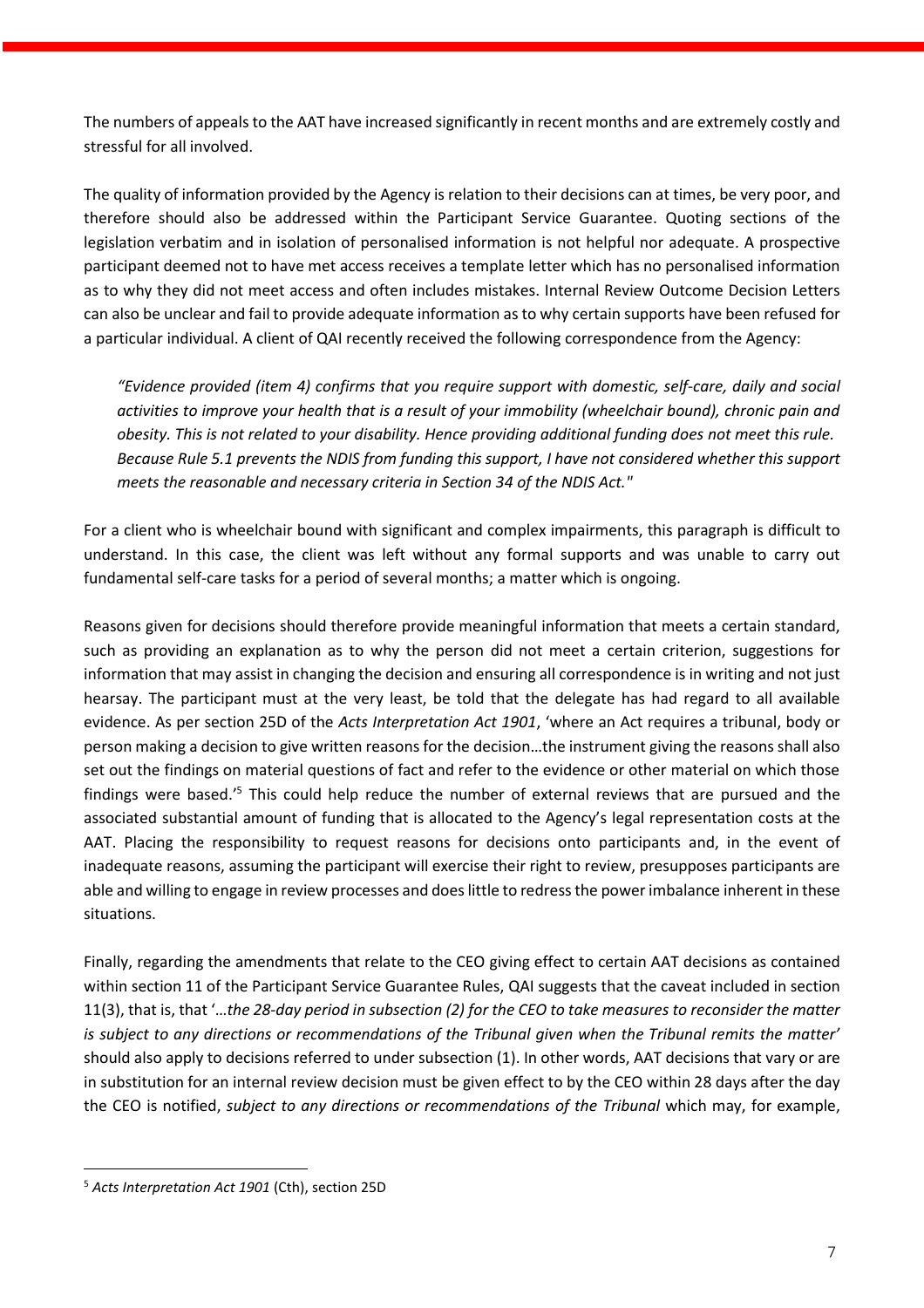request that the decision is given effect to within a shorter period of time. This amendment would assist to ensure consistency and provides additional legislative backing for decisions made by the AAT.

## **Plan Variation and Reassessment**

QAI is supportive of enabling plan variations where simple changes can be made without the participant needing to undergo a full plan review, in circumstances where it is clear a support or change is reasonable and necessary and where it reflects an agreement reached between the participant and the Agency. This will help to circumvent unnecessary bureaucracy, such as time-consuming remittal processes, and will remove administrative barriers that prevent people with disability from accessing the services that they need.

QAI supports the renaming of plan reviews to plan reassessments to avoid the confusion that arises from the multiple meanings for the word 'review'. QAI also supports the amendments to section 101 and 103 regarding the effects of later decisions before reviews are completed. Namely, if a review has been sought of a statement of participant supports or a decision to vary a statement of participant supports, and before a decision on the review is made, a plan is varied or a new plan comes into effect under section 37, then the request is taken to be a request for a review of the decision to make the variation or approve supports in the new plan.<sup>6</sup> And, if an application is made to the AAT for a review of a decision made by a reviewer and the decision relates to a statement of participant supports and, before a decision on the review is made and despite subsection 26(1) of the *Administrative Appeals Tribunal Act 1975* (Cth), the CEO varies the plan or a new plan comes into effect under section 37, then the application is also taken to be an application for review of the decision to make the variation or approve the new plan.<sup>7</sup> This is a welcome amendment that addresses many of the jurisdictional issues that have arisen due to plans being reissued or changed during lengthy review processes.

However, QAI is strongly opposed to the introduction of plan variation powers that can be exercised by the Agency without the participant's consent. To enable the Agency to make unwanted changes to a participant's plan without their permission, and to essentially force the participant to pursue arduous review mechanisms to change the variation is unfair, inequitable and in breach of the objects of the NDIS Act which seeks to 'enable people with disability to exercise choice and control in the... planning and delivery of their supports'.<sup>8</sup>

Plan variations must not become 'light touch review' tools, circumventing requirements of procedural fairness and affording the Agency greater discretionary power to alter (and therefore reduce) aspects of a participant's plan without their input or consent. Plan variations initiated by the CEO and in the absence of a request by a participant must be for a proper purpose. Participants should be secure in the knowledge that that where supports have been approved for a period of time, those supports will not be removed at the CEO's discretion.

More detail is also required as to the intended application of this power. For example, how will participants be notified of the Agency's intent to vary their plan? Will they be provided an opportunity to have input? How much notice will they be given? These matters require clarification. The principles of procedural fairness must be clearly articulated to people with disability and made available in accessible formats.

<sup>6</sup> Page 13 of the Exposure Draft: National Disability Insurance Scheme Amendment (Participant Service Guarantee and Other Measures) Bill 2021.

 $<sup>7</sup>$  Ibid, page 14</sup>

<sup>8</sup> *National Disability Insurance Scheme Act 2013* (Cth) section 3(1)e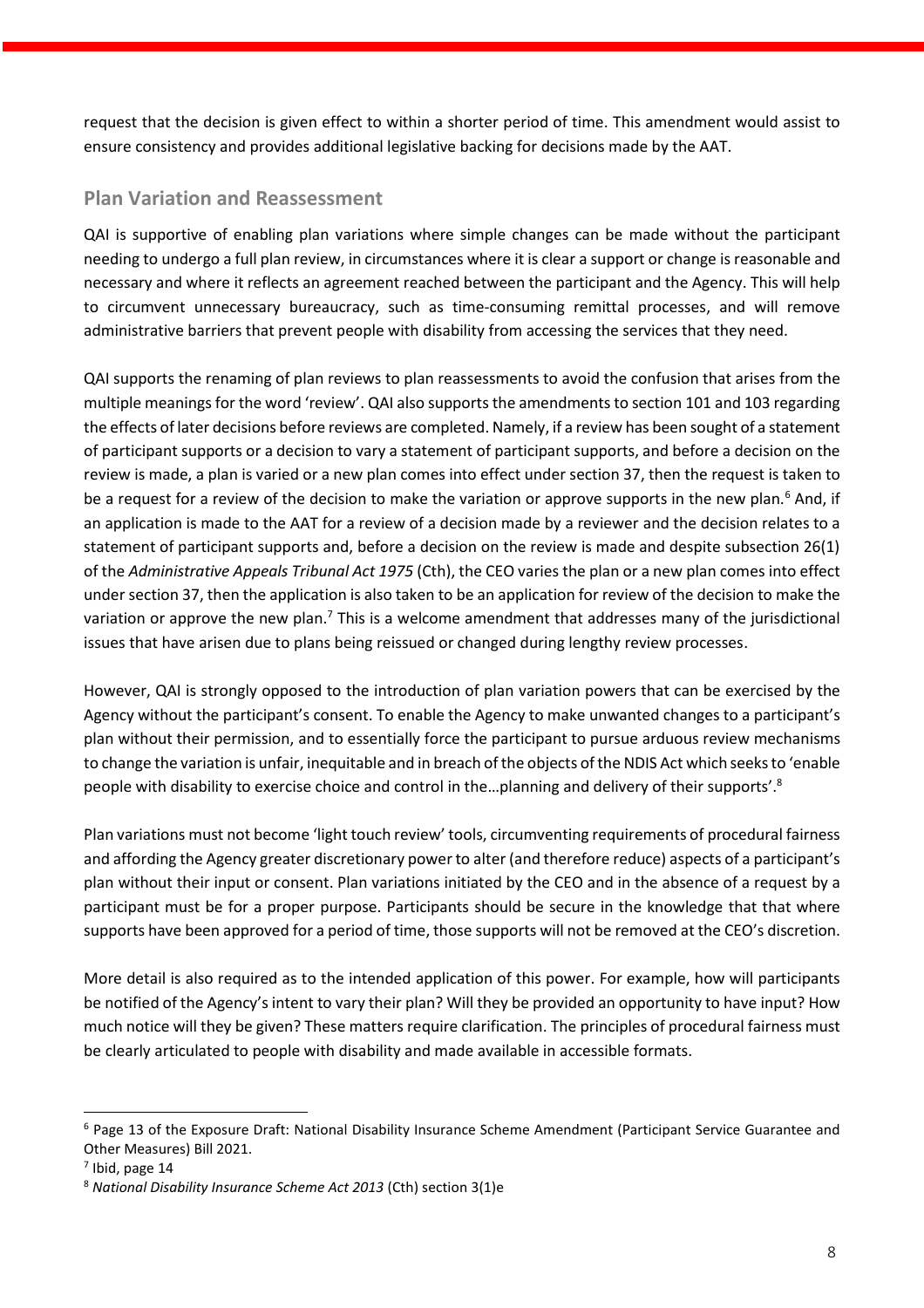QAI supports the observations made by the Public Interest Advocacy Centre who raise concern regarding the broad nature of the variation powers and the non-exhaustive list of matters to which the CEO must have regard when deciding whether to exercise the power.<sup>9</sup> The proposed amendments make it unclear whether a certain scenario will result in a plan variation or a plan reassessment, and is drafted in such a way that leaves open the number of situations in which the power could be exercised, contrary to what was recommended by the Tune Review. Indeed the Tune Review recommended plan variations occur only in 'certain limited circumstances' where it was clear that changes to be made could be considered in isolation from other supports in a plan. It stated that these circumstances would be:

- *a. if a participant changes their statement of goals and aspirations*
- *b. if a participant requires crisis/emergency funding as a result of a significant change to their support needs and the CEO is satisfied that the support is reasonable and necessary*
- *c. if a participant has obtained information, such as assessments and quotes, requested by the NDIA to make a decision on a particular support, and upon receipt of the information the NDIA is satisfied that the funding of the support is reasonable and necessary (for example, for assistive technology and home modifications)*
- *d. if the plan contains a drafting error (e.g. a typographical error)*
- *e. if, after the completion of appropriate risk assessments, plan management type is changed*
- *f. for the purposes of applying or adjusting a compensation reduction amount*
- *g. to add reasonable and necessary supports if the relevant statement of participant supports is under review by the AAT*
- *h. upon reconciliation of an appeal made to the AAT*
- *i. to implement an AAT decision that was not appealed by the parties*. 10

QAI supports the enactment of plan variation powers, but only in the circumstances articulated by the Tune Review as above. To allow broad discretionary powers that enable the Agency to make unsolicited alterations to a participant's plan, in numerous situations and without their consent, risks undermining the improved participant experience that these reforms are supposedly trying to achieve and will further entrench rather than remove, inconsistent decision-making by the Agency.

Moreover, QAI notes that the wording of amended section 48 does not include reference to reassessments of a participant's plan as initiated by the participant, instead only referencing reassessments on the CEO's initiative. QAI considers it vital that this is changed to avoid any doubt and to ensure participants have the legislative grounds upon which to request a plan reassessment.

Finally, QAI considers that these amendments represent an opportunity to clarify residual jurisdictional issues regarding appeals to the AAT. Firstly, there remains the potential for plan reassessments under section 48 to occur whilst a participant's matter is before the AAT. The drafting of section 48 and 103 does not explicitly address the issue of section 48 reassessments occurring whilst a matter is before the AAT, nor how they should

<sup>9</sup> PIAC, Submission to Department of Social Services: Proposed NDIS legislative changes, 7th October 2021

<sup>10</sup> David Tune AO PSM, *Review of the National Disability Insurance Scheme Act 2013*, December 2019, para 8.33 page 139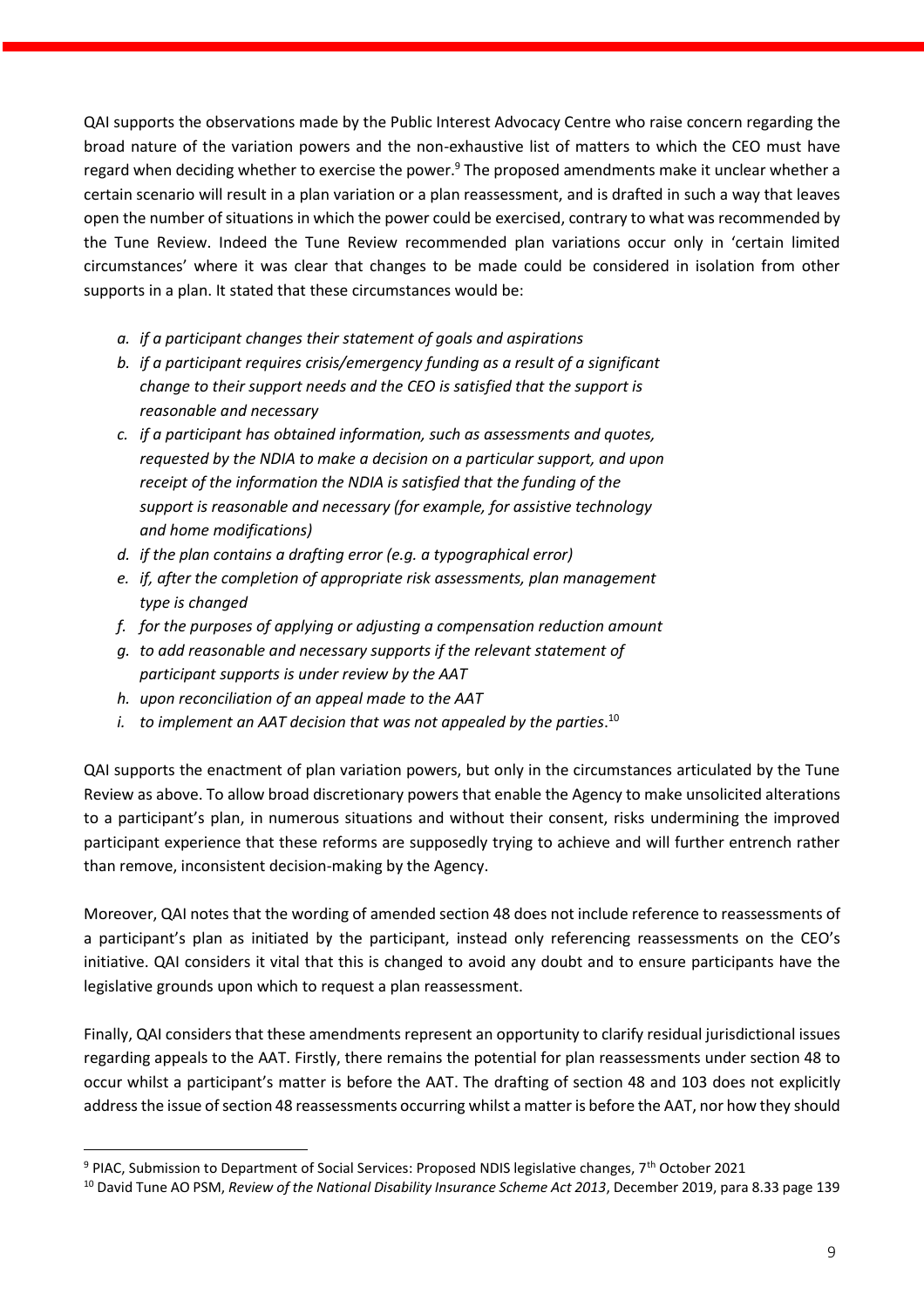operate alongside section 26 of the *Administrative Appeals Tribunal Act 1975.* Whilst it is anticipated that in practice, this may be avoided with the utilisation of section 47A variation powers and the new wording of section 103, it requires clarification to avoid any ambiguity.

QAI has had one experience recently where a new plan issued by the NDIA did not follow the terms of a section 42D remittal agreement. When this occurred, no reasons were given by the Agency as to why the terms of the remittal agreement were omitted from the new plan and the participant was forced to submit another internal review of the replacement plan, in the absence of the AAT having jurisdiction to consider the new plan. Whilst it appears that the intention of section 103 is to address this scenario, further clarity regarding its operation alongside section 48 reassessments is required.

Secondly, QAI considers that these amendments represent a timely opportunity to provide legislative clarity regarding the AAT's jurisdiction over supports that were not originally requested or relevant at the time of the participant's internal review application, as per the case of QDKH.<sup>11</sup> QAI considers that if a decision letter or request for an internal review is silent on a particular matter, that this should not prevent the AAT from having jurisdiction over it or deny the AAT from standing in the shoes of the decision-maker (the Agency) to make a decision as to whether a support is reasonable and necessary.

The AAT was always intended to have full merits review powers. The reality of people's lives and participant's disability support needs is such that circumstances can and do change. If a participant, in the course of a lengthy external merits review process during which their disability related support needs are under intense scrutiny, makes a request for a support which was not listed in their internal review request, and this support is reasonable and necessary taking into consideration all available evidence, then the AAT should have jurisdiction to consider and make a decision as to the newly requested support. It is often the case that participants request internal reviews prior to seeking advocacy support and/or do so at times of elevated stress where they may not have the ability or foresight to include requests for potentially required supports in their section 100 application.

Enabling the AAT to have jurisdiction over these matters and preventing participants from becoming consumed by rigid bureaucratic processes that force them to go back to the Agency to apply for a plan variation or reassessment and then proceed to a new internal and external review if required, undermines one of the fundamental objectives behind these reforms: to remove unnecessary red tape and bureaucracy. It would also provide equity to the AAT's new jurisdiction that allows it to consider changes to a participant's plan *made by the Agency* that were not in existence at the time of the internal review request.

## **Plan Management Rules**

QAI supports the principle of providing market intervention powers to the Agency so that they can be flexible and creative when facilitating access to disability support services for participants who live in areas where there is a 'thin market'. This is particularly necessary given the absence of a service provider of last resort. However, further detail regarding the anticipated decision-making process of the Agency when determining whether it is 'reasonably practicable for the participant to access the support or class of supports through the NDIS market<sup>'12</sup> is required. For example, will plan utilisation rates be considered? If so, what are the safeguards

<sup>11</sup> *QDKH and National Disability Insurance Agency* [2021] AATA 922

<sup>&</sup>lt;sup>12</sup> Proposed new Plan Management Rules, section 6(5), page 4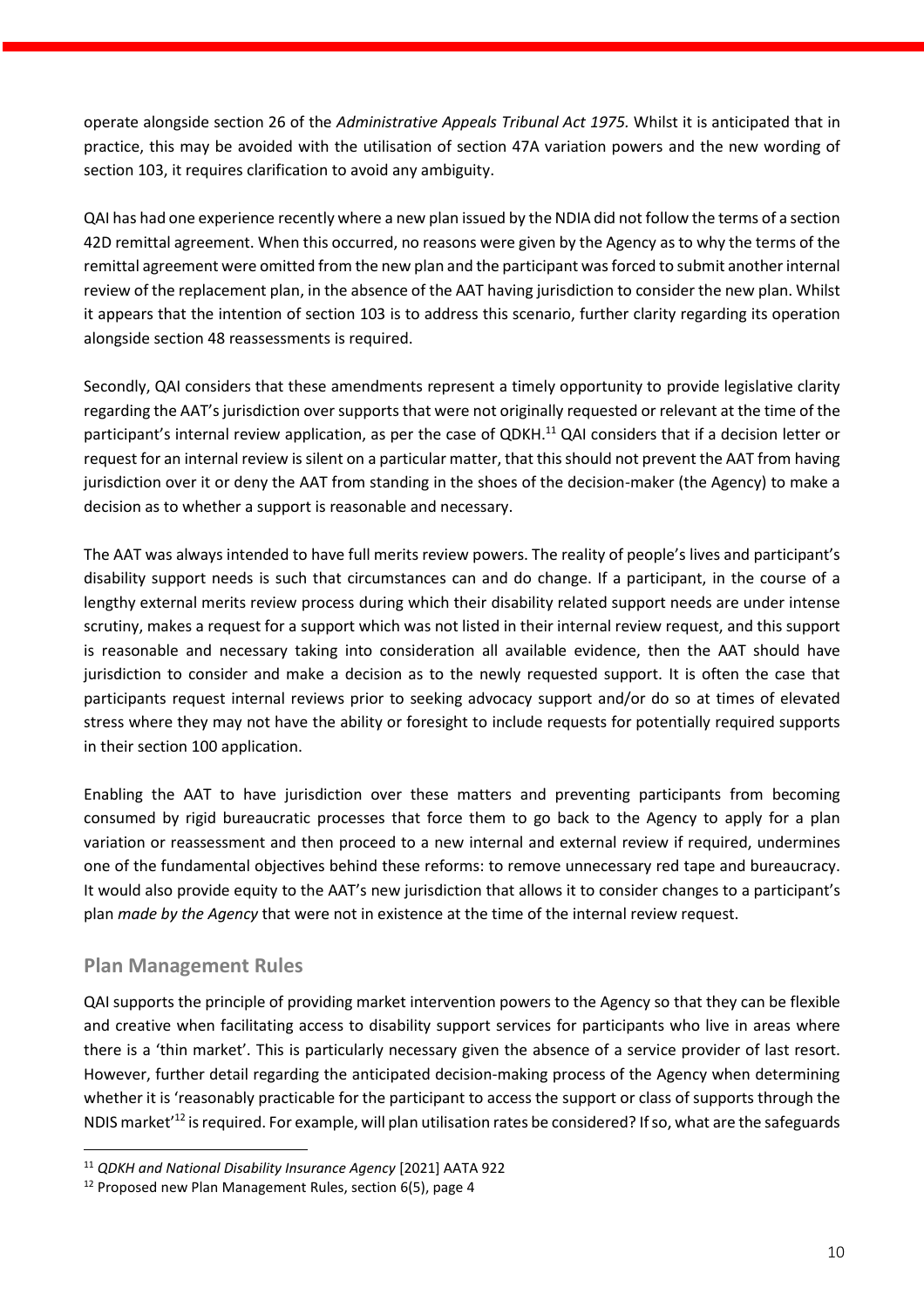around this, as data is vulnerable to manipulation and there could be many reasons why plan utilisation rates, for example, are low in a particular area or at a particular time. Market intervention powers must be exercised with great caution. They encroach upon the choice and control of participants which is frequently proclaimed as one of the fundamental principles of the scheme.

Similarly, QAI is wary of the amendments to section 8 of the Plan Management Rules which permit a statement of participant supports to 'specify that a support must *not* be provided to the participant by a particular person'.<sup>13</sup> Whilst this enables the Agency to prevent inappropriate or unsatisfactory service providers from providing supports without needing to change the participant's plan management type to agency-managed, it does not directly address the issue and erodes the participant's choice and control in the process. Further, casting judgment about whether a support is likely to 'substantially improve outcomes' or whether another person is likely to 'provide better outcomes for the participant' is arguably an overreach of the Agency's mandate. In the event that such judgments are made, the Agency must be informed by external expert opinion to remove potential conflicts of interest. Though it may facilitate increased protection of participants against unethical service providers, this objective could instead be achieved via direct communication and action between the Agency and service provider of concern. This would preserve the participant's choice and control over who provides their supports whilst ensuring participants do not become entangled in situations where a disgruntled service provider, having been excluded from a participant's plan, exerts undue influence over the participant to seek a review of the decision to omit them from their plan. It would be preferable if the service provider's focus was demonstrating their effectiveness and appropriateness directly to the Agency and NDIS Quality and Safeguards Commission, rather than channelling their interests via the participant's plan. QAI acknowledges that this is a difficult balance to strike, however the proposed amendment has the potential to be exercised in an overly paternalistic way and once again, does not require the consent of the participant.

QAI is also concerned about the potential for this power to be exercised by the Agency to prevent participants from engaging family members to provide supports under their plan. Currently, there is no legislative reason why a participant cannot fund family members to provide certain supports where this is reasonable, necessary, and entirely appropriate, yet the Agency has created its own operational guideline that stipulates it will 'only fund family members to provide supports in exceptional circumstances', despite there being no legal basis upon which the Agency grounds this position. Decisions as to who a participant can and cannot engage as a service provider are not reviewable decisions. This means that participants who are 'informed' by the Agency that they cannot engage family members have no ability to initiate an internal review of this incorrect and unsubstantiated 'decision'. The only recourse available to participants is to initiate an internal review in the event that the Agency, in a bid to retain control over who the participant chooses to engage to provide their supports, changes their plan management type to agency-managed. QAI has advised several clients in this situation, yet many participants are unaware as to lack of legislative basis for the Agency's position. QAI therefore recommends that the exceptional circumstances contained within the operational guideline are legislated in order to provide clarity and ensure these decisions are reviewable.

## **Psychosocial disability**

QAI agrees with the move to broaden the eligibility criteria for people with psychosocial disability seeking access to the NDIS. Psychosocial disability can be episodic and fluctuating in nature yet still be permanent and

<sup>&</sup>lt;sup>13</sup> Ibid, section 8(1), page 4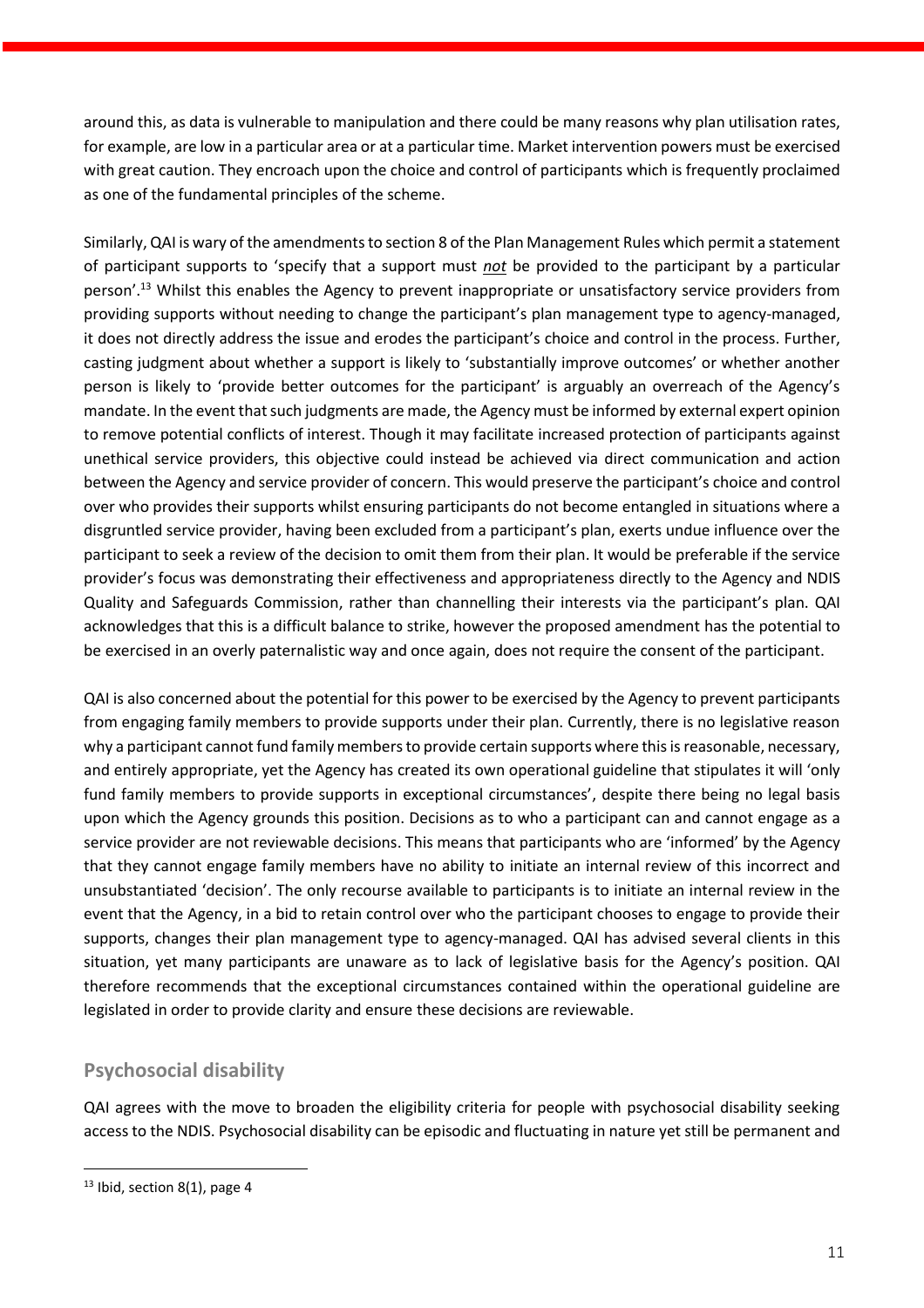cause substantially reduced functional capacity. This is a welcome recognition of the significant challenges encountered by many people with psychosocial disability since the rollout of the NDIS and cessation of Commonwealth funded mental health support programs, such as Partners in Recovery. It is also compatible with the recovery-based framework adopted in the mental health sector and endorses many of the concerns raised regarding independent assessments and the need to capture the unique support needs of individuals with episodic and fluctuating conditions.

QAI also supports the acknowledgement that 'appropriate treatment should be reasonable and manageable for the person given their psychosocial disability and biological reactions, and their level of access to treatment services. The effects of treatment…should be manageable for a person to allow them to reach a state of personal, social and emotional wellbeing.'<sup>14</sup> It is hoped that this statement recognises the need for treatments to be acceptable to the individual and reflective of personal preferences. Many mental health treatments can be severe and carry significant risk to the individual, so their opinion as to their 'appropriateness' is important. However, we note that this statement is included in the explanatory material rather than the proposed new Rules, and therefore recommend this is included in the proposed rules.

However, QAI notes that ambiguity remains regarding the meaning of specific terms used in the proposed amendments. For example, what will constitute 'appropriate' treatment for the purposes of 'managing' the condition? What is a 'reasonable' period of time in which to await a substantial improvement? Further clarity is needed regarding how these terms will be applied in practice, otherwise there is risk that the definitional ambiguity could be used by the Agency to deny people with psychosocial disability access to the scheme. Further clarity is especially warranted given that such questions situate on the boundary between what is appropriately funded by the health system, and what constitutes disability related supports. Such interface issues regularly cause challenges for people with disability who become entangled in funding disputes between the Commonwealth and State/Territory governments, each seeking to avert their responsibility for providing the support in question.

Further clarity could be achieved in a variety of ways, including via the legislation and rules, or operational guidelines. Whilst clarifying terms within the legislation and rules provides greater accountability and certainty for participants, it risks narrowing the diverse situations people with psychosocial disability face. Alternatively, further detail in operational guidelines will facilitate greater flexibility, though may result in a lack of certainty for participants and may be subject to more frequent change. Either way, there needs to be transparency, clarity and accountability whichever avenue is chosen to ensure people with psychosocial disability do not continue to encounter barriers that deny them from accessing the supports they need.

## **Other feedback**

• QAI supports the amendment that recognises the importance of having individuals with lived experience of disability on the NDIA board by including lived experience as a stand-alone criterion of eligibility for appointment as a Board Member. However, QAI is curious as to the definition of 'lived experience' to be used. QAI suggests further clarification as to whether this means a person with disability, a person who is a current or former NDIS participant, or whether this extends to a family

<sup>&</sup>lt;sup>14</sup> Explanation of the National Disability Insurance Scheme (Becoming a Participant) Rules 2021, page 9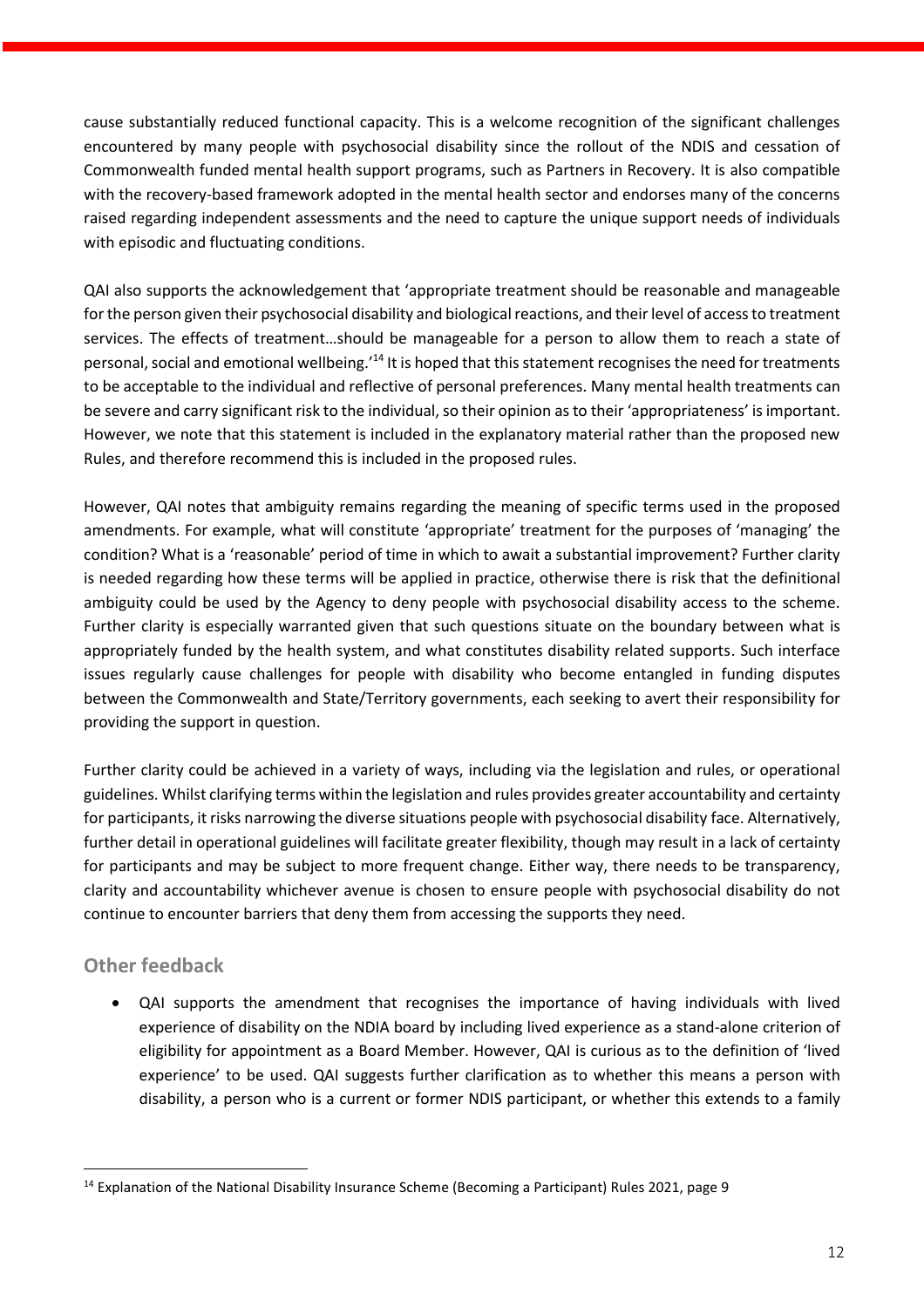member of a person with disability. QAI also suggests further consideration of representation of different disability types on the Board, such as intellectual disability, cognitive disability etc.

- QAI supports the change in language that will ensure the legislation and associated rules are inclusive of people with disability from the LGBTIQ+ community. QAI also supports the abandonment of language that is patronising to people with disability.
- QAI supports the amendments that strengthen the objects and principles of the Act to acknowledge the important role of people with disability in co-designing scheme reform and the need to respect the relationships between participants and their families and carers.
- QAI supports the introduction of an additional payment method for self-managing participants which will enable the Agency to pay providers directly, without self-managing participants paying for the support up front and then seeking reimbursement in situations where this is not the participant's preference. Whilst representatives from the Department of Social Services have indicated that this is not intended to become mandatory for all self-managing participants, QAI recommends amending the wording to ensure this change is an option for participants only and is not mandatory. Many selfmanaging participants prefer to pay for their services up front and have valid reasons for doing so, such as wanting to protect their privacy as an NDIS participant when their status as a person with a disability is irrelevant to their service provision. For example, when self-managed participants engage independent contractors for cleaning services or gardening maintenance. The drafting of this amendment should ensure participants are clear that they retain the right to continue to pay for their services upfront, if this is their preference.
- Similarly, QAI notes the provision in the new Plan Administration Rules that requires NDIS providers to retain a record of each purchase of supports for a period of 5 years beginning on the day on which the goods are delivered or services provided.<sup>15</sup> Again, this raises potential issues for self-managed participants who choose to remain private regarding their status as an NDIS participant when engaging the services of an unregistered service provider who may therefore be unaware of this requirement.
- QAI is concerned about the reference to scheme sustainability in amended section 209(3) which requires the Minister to have regard to the financial sustainability of the NDIS when making rules. People with disability undoubtedly have the biggest interest in ensuring the sustainability of the scheme so that it endures into the future. There are many aspects of the scheme's implementation that represent a waste of precious funding, such as the exorbitant costs of the Agency's legal representation feesin AAT matters and the inflated prices charged by allied health professionals under the scheme's price guide. However, continuing to reference the scheme's financial sustainability throughout the legislation raises the risk that the Minister for the NDIS will use this as justification to prevent participants from accessing certain disability related supports that have been deemed to be reasonable and necessary by the AAT, such as sex therapy or gym memberships.
- QAI recommends that the legislation is drafted in plain English in order to be accessible for people with disability.

<sup>&</sup>lt;sup>15</sup> Proposed new Plan Administration Rules, section 9(2).